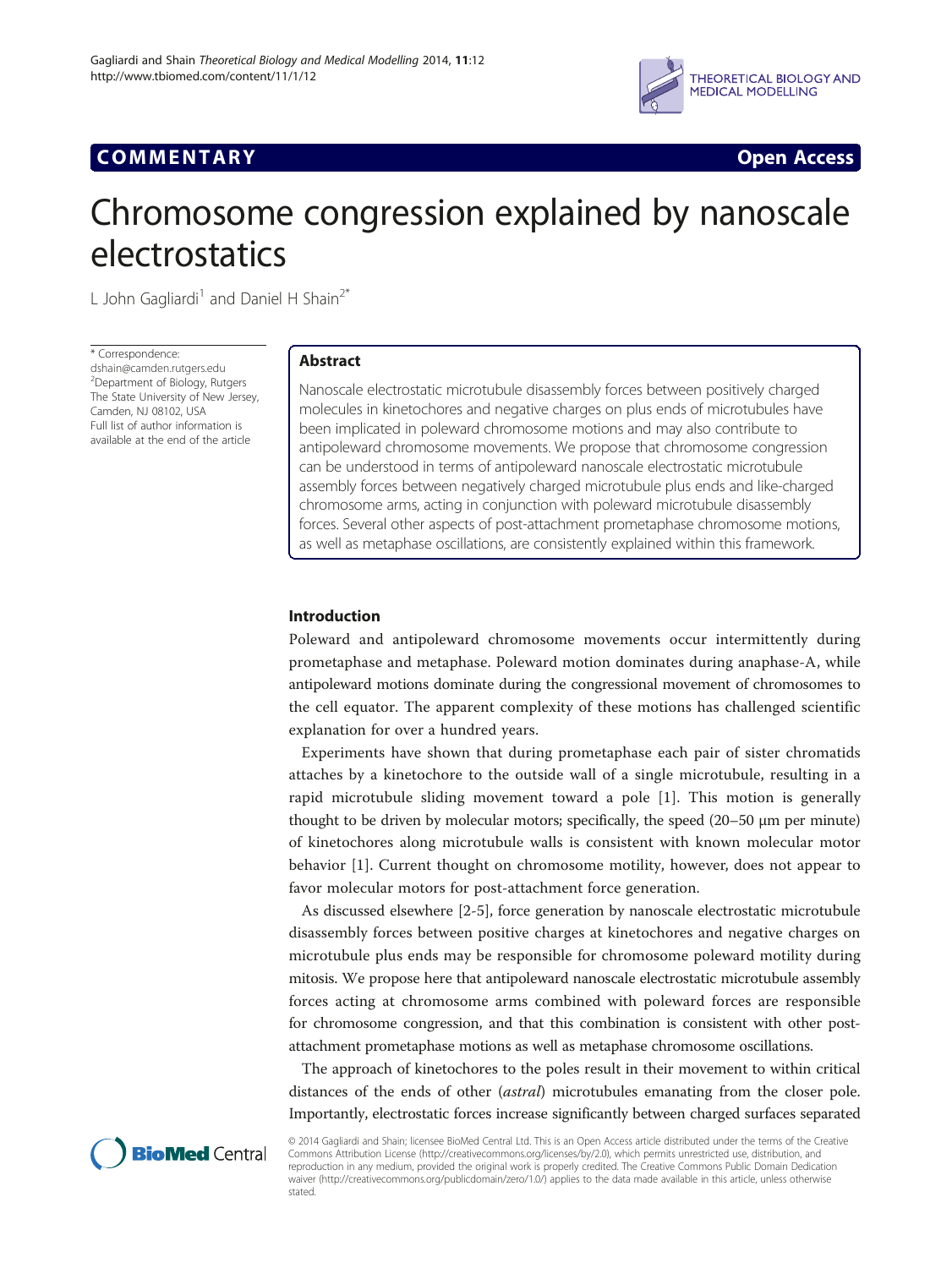by 3 nm or less (see below). The resulting proximity–in conjunction with (1) an electrostatic attraction between positively charged kinetochores and negatively charged ends of astral microtubules, (2) an electrostatic repulsion between negatively charged chromosome arms in the chromatid pair and neighboring negatively charged astral microtubule ends, and (3) constant thermal agitation—is likely integral to the orientation and end-on attachment of kinetochores to free microtubule plus ends [[2\]](#page-5-0). Following a monovalent (or mono-oriented) attachment to one pole, chromosomes subsequently move at considerably slower speeds (a few μm per minute) throughout prometaphase [\[6\]](#page-6-0). In particular, a period of slow movements toward and away from a pole ensues until close proximity of the free microtubule end with the other (sister) kinetochore in the chromatid pair results in a bivalent (bioriented) attachment. Attachments of additional microtubules from both poles follow. After a sister kinetochore becomes attached to microtubules from the opposite pole, the chromosomes perform a slow  $(1-2 \mu m)$  per minute) congressional motion to the spindle equator, resulting in the well-known metaphase alignment of chromatid pairs [[6\]](#page-6-0).

## Antipoleward nanoscale electrostatic assembly force

The permittivity (k $\varepsilon_0$ ) of the first few water layers outside a charged surface is an order of magnitude smaller than that of the bulk phase [[7\]](#page-6-0), and the effective permittivity of water as a function of distance from a charged surface increases monotonically from 4–6  $\varepsilon_0$  at the interface to 78  $\varepsilon_0$  at a distance of 25 nm from the interface. The values of the dielectric constants k (x) at distances (x) of 1, 2, 3, and 4 nm from a charged surface are 9, 21, 40, and 60, respectively [\[8\]](#page-6-0). Additionally, layered water adhering to charged molecules greatly reduces counterion (Debye) screening for small distances from their surfaces. Such water layering to charged proteins (e.g., microtubules) has long been theorized [[9,10](#page-6-0)], and confirmed experimentally [\[11](#page-6-0)].

The interpolated values of  $k(x)$  for separations between charged surfaces of up to 3 nm are 5, 9, 9 and 5 for  $x = 0$ , 1, 2 and 3 respectively, where the charged surfaces are at  $x = 0$  and  $x = 3$  nm (the experimental value of  $k(x)$  at both  $x = 0$  and  $x = 3$  is 5, and symmetry and the experimental numbers dictate the values of 9 in between). The distance range of 1–3 nm between charged molecular surfaces is appropriate because 1 nm may be taken as the thickness of layered water adsorbed to each charged surface [[10,12](#page-6-0)], and for charged molecular surface separations up to 3 nm, counterion screening would be virtually eliminated. Thus electrostatic force is increased over the distances allowed by reduced Debye screening, and is further increased (by an order of magnitude) due to an order of magnitude reduction in the dielectric constant between the charged surfaces. For brevity, separations of up to 3 nm (and – due to the reduced dielectric constant between charged molecular surfaces – 1 to 2 nm beyond) between charged surfaces will hereafter be designated as *critical distances/gaps*.

Due to the strong negative charge carried by chromosome arms, they are repelled from negatively charged free ends of astral microtubules in the polar region. Microtubule polymerization occurs in relatively large gaps that result from smaller (near critical) gap-dependant electrostatic repulsion between negatively charged microtubule plus ends and negatively charged chromosome arms. This process continues with other constantly changing subsets of smaller and larger gaps, causing chromosomes to be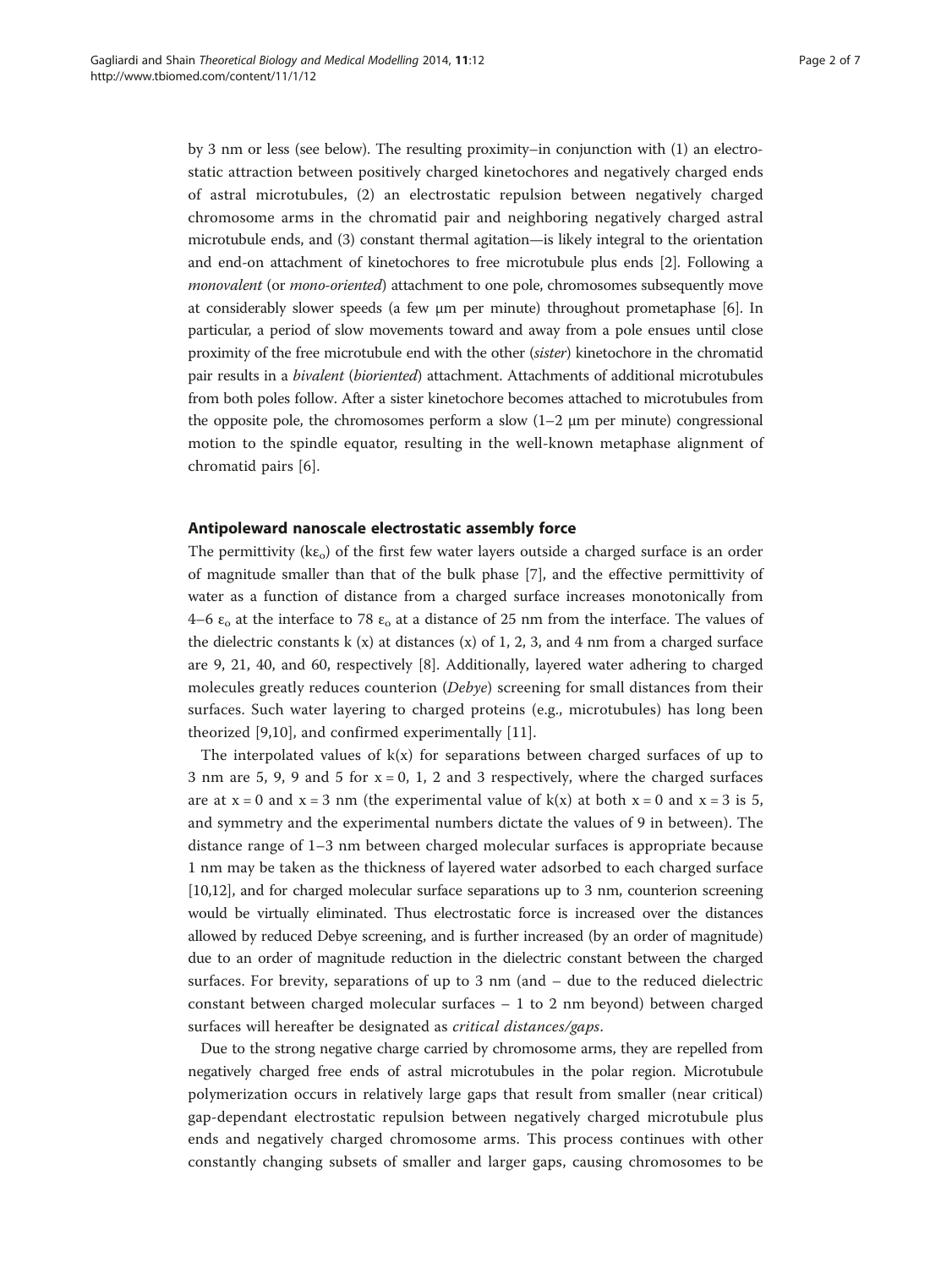continuously repelled from poles. This mechanism may account for the antipoleward astral exclusion force, or polar wind, the precise nature of which has been sought since it was first observed [[13\]](#page-6-0). The interaction between astral microtubules and chromosome arms is depicted in Figure 1.

As a chromatid pair moves farther from a pole, electrostatic repulsive forces between the negatively charged free ends of astral microtubules and chromosomes decreases as the microtubules fan radially outward. At a surface defined by the microtubule ends, the charge density and therefore the force, will decrease according to an "inverse square law". Specifically, the repulsive force on a chromosome arm depends on the total number N of negatively charged microtubule free ends from which it is repelled; thus  $F \sim N$  q, where q is the charge at the end of a microtubule. For N microtubules fanning radially outward from a pole, the total charge N q is distributed over an area that increases as the distance r from the pole squared  $(r^2)$ , and the effective charge per unit area at a surface defined by the microtubule ends decreases as the inverse of the distance squared  $(1/r^2)$ . This results in a nanoscale repulsive electrostatic antipoleward force on chromosome arms that decreases with an *inverse square*  $(1/r^2)$  dependence on the polar distance.

The falloff is even more pronounced than an inverse square dependence predicts due to the decreased number of microtubule free ends more distant from the poles, thus

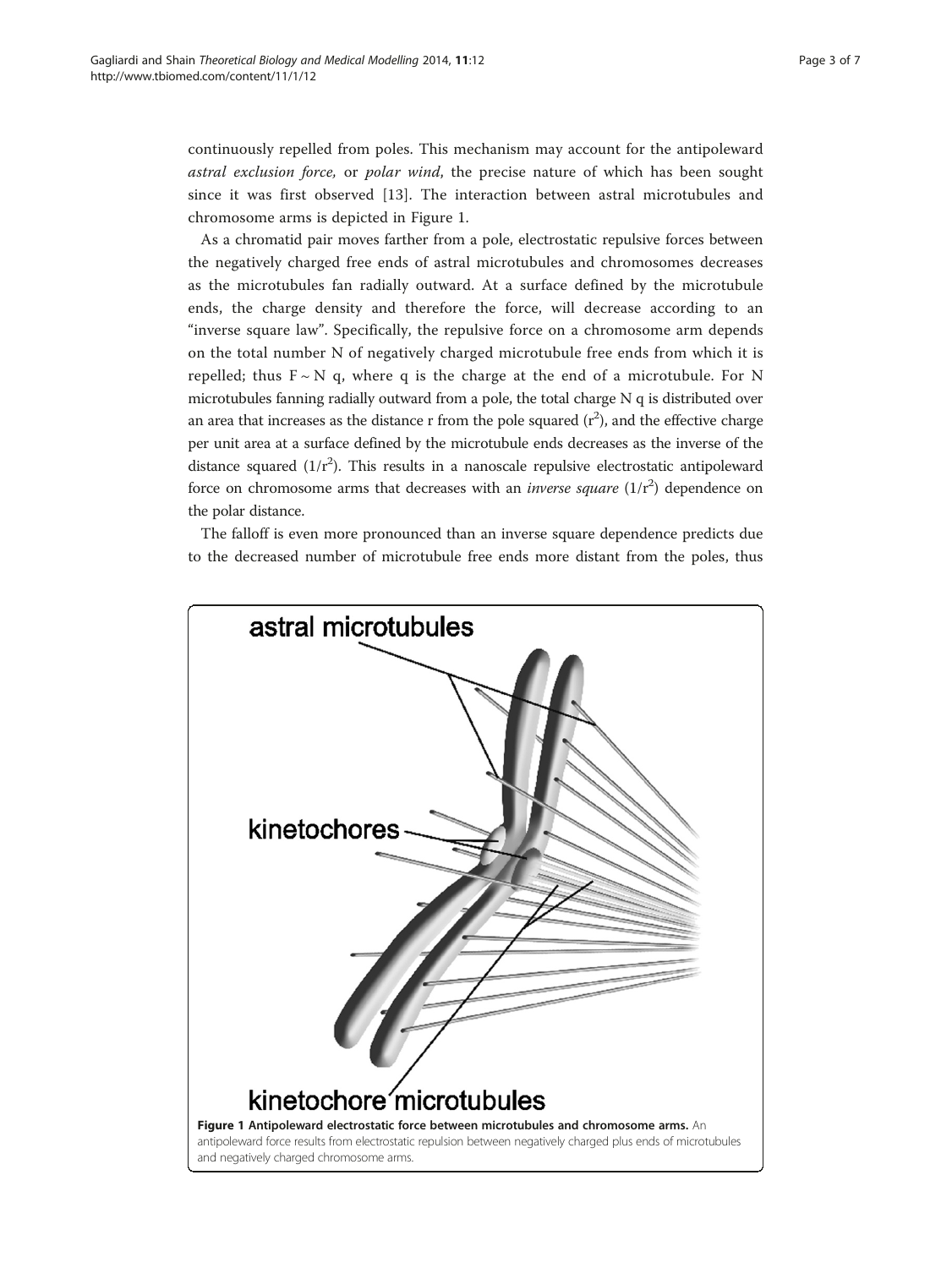further reducing the antipoleward force (Figure 2). We refer to this effect as the robust inverse square antipoleward force.

## Prometaphase and metaphase chromosome motions

Microtubule polymerization and depolymerization, in combination with poleward and antipoleward forces, are sufficient to account for the observed motion of monovalently attached chromosomes. Due to fluctuations in both the number of disassembling kinetochore microtubules (interacting with kinetochores and centrosomes), and in the number of assembling astral microtubules (responsible for the antipoleward force acting at chromosome arms), these opposing forces result in a "tug of war" consistent with experimentally observed movements toward and away from a pole for a monovalently attached chromatid pair [[6\]](#page-6-0).

After a bivalent attachment is established, the attractive force to the distal pole opposes the attractive force to the proximal pole. The robust inverse square astral exclusion force results in greater repulsion from the proximal pole, and combined with a growing number

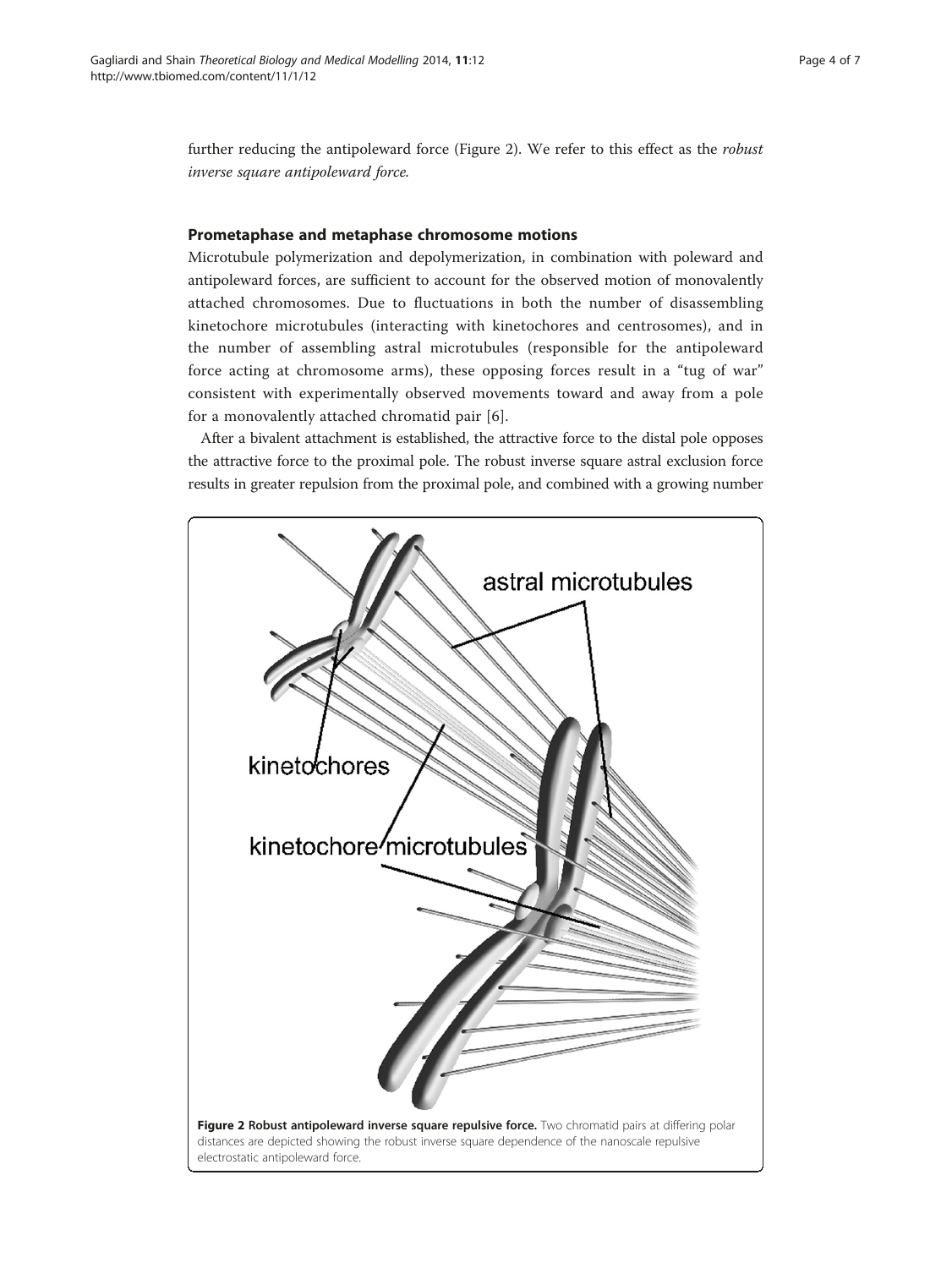of kinetochore attachments to microtubules from the distal pole (tending to equalize poleward disassembly forces), generates a relatively sustained congressional motion away from the proximal pole, as observed experimentally [\[6\]](#page-6-0). We emphasize that—within the context of our model–the dominance of the robust inverse square antipoleward force from the proximal pole is primarily responsible for chromosome congression. While some studies suggest that chromokinesins are involved in generating antipoleward force, others indicate that they are not essential for chromosome congression [\[14](#page-6-0)]. Note also that microtubule assembly at kinetochores and poles can occur; however, because the necessary inverse square dependence of the antipoleward microtubule assembly force cannot be derived from microtubule assembly at kinetochores or spindle poles, it is likely that assembly at either location is in passive stochastic response to assembly at chromosome arms, or to tension caused by poleward forces on sister kinetochores.

As a chromatid pair congresses to the midcell region, the number of attachments to both poles will tend to be the same as will the number of microtubules interacting with chromosome arms, and thus equilibrium of poleward directed forces and antipoleward astral exclusion forces will be approached. Without specifying their exact nature, such balanced pairs of attractive and repulsive forces have previously been postulated for the metaphase alignment of chromatid pairs [\[15](#page-6-0)].

An explanation of experimentally observed mid-cell metaphase oscillations just prior to anaphase-A provides an example of the predictability and minimal assumptions nature of the model. In agreement with experimental observations [\[16](#page-6-0)], our model predicts that the poleward force on a chromosome from kinetochore microtubule disassembly (at kinetochores and poles) depends on the total number of kinetochore microtubules. At the metaphase "plate", the bivalent attachment of chromatid pairs ensures that the poleward-directed electrostatic disassembly force on one chromatid at a given moment could be greater than that of the sister chromatid's kinetochore attached to the opposite pole. An imbalance of these poleward forces results from statistical fluctuations in the number of force generating kinetochore microtubules. This situation, coupled with similar fluctuations in the number of astral microtubules responsible for the antipoleward astral exclusion force on a chromatid pair, can result in a momentary motion toward a pole in the direction of the instantaneous net force. However, due to the robust inverse square dependence of the repulsive astral exclusion force and the approximate equality of poleward-directed microtubule disassembly forces for chromatid pairs in the midcell region, the greater force of repulsion from the proximal pole will eventually reverse the direction of motion resulting in midcell metaphase oscillations, as observed experimentally [\[6\]](#page-6-0).

Midcell metaphase oscillations are indirect evidence for a continuing increase in the disassembly to assembly probability ratio resulting in parity for microtubule assembly and disassembly probabilities. As discussed elsewhere [[17\]](#page-6-0), this continuing increase in the microtubule disassembly/assembly ratio may be due to a continuously decreasing intracellular pH (pHi). At late metaphase, before anaphase-A, experiments reveal that poleward motions of sister kinetochores stretch the intervening centromeric chromatin producing high kinetochore tensions, most likely caused by a continuing disassembly to assembly probability ratio increase. At these high tensions, microtubule plus ends often switch from a depolymerization to a polymerization state of dynamic instability. This may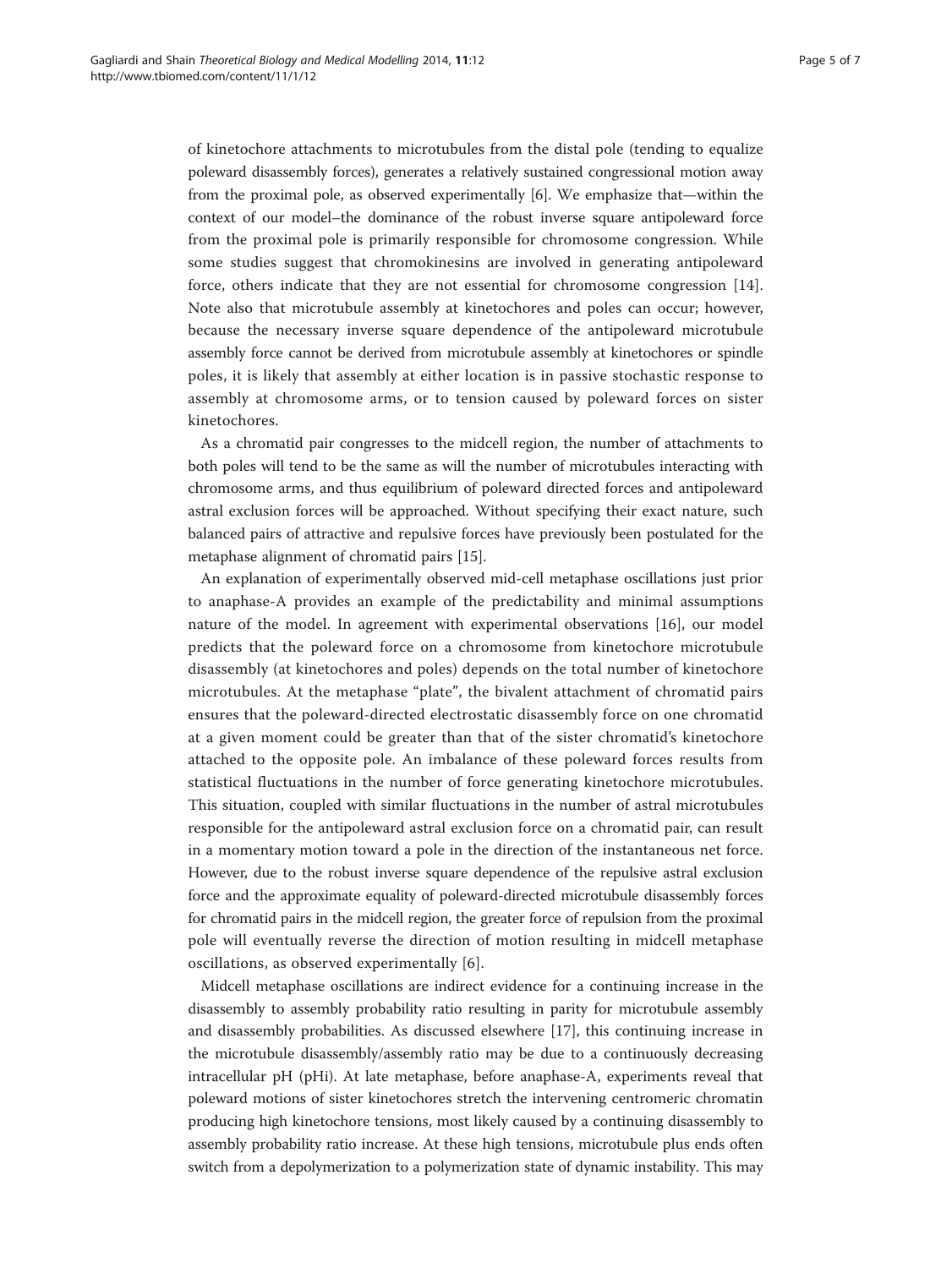<span id="page-5-0"></span>be explained by kinetochore microtubule free ends taking up the slack by polymerization to sustain attachment and resist further centromeric chromatin stretching, collectively known as the "slip-clutch mechanism" [\[18,19\]](#page-6-0), as explained below.

Microtubule assembly at a kinetochore or a pole is regarded here as operating in passive response to (1) the robust inverse square electrostatic antipoleward force acting between the plus ends of microtubules and chromosome arms and/or (2) an electrostatic microtubule disassembly force at a sister kinetochore or at poles. At the highest tensions, electrostatic forces acting over critical distances between protofilament free ends and kinetochores are effective in maintaining coupling while larger protofilament gaps in the same or other microtubules are passively filled in. Additionally, the robust inverse square microtubule assembly force acting at a sister chromatid's arms provides a feedback mechanism to resist detachment. This explanation of the slip-clutch mechanism follows as a direct consequence of the proposed model with no additional assumptions. As discussed elsewhere [[17\]](#page-6-0), anaphase-A results from the eventual complete domination of microtubule disassembly over assembly, resulting in a poleward disassembly force that dwarfs the antipoleward microtubule assembly force.

## Conclusions

Both the range and strength of electrostatic forces within cells is greater than counterion screening would dictate. Chromosome congression likely results from a combination of poleward forces with a robust inverse square antipoleward electrostatic microtubule assembly force acting at chromosome arms. The dominance of the inverse square dependence of the antipoleward microtubule assembly force over the poleward microtubule dissasembly force is primarily responsible for chromosome congression as well as metaphase chromosome oscillations. Chromosome end-on attachment orientation and the "slip-clutch" mechanism are consistent with this combination of opposing forces.

#### Competing interests

The authors declare that they have no competing interests.

#### Authors' contributions

DHS made intellectual contributions and drafted the manuscript. LJG conceived the study. All authors read and approved the final manuscript.

#### Acknowledgements

We thank Rutgers University for providing the infrastructure to complete this manuscript.

#### Author details

<sup>1</sup>Department of Physics, Rutgers The State University of New Jersey, Camden, NJ 08102, USA. <sup>2</sup>Department of Biology, Rutgers The State University of New Jersey, Camden, NJ 08102, USA.

#### Received: 24 October 2013 Accepted: 12 February 2014 Published: 24 February 2014

#### References

- 1. Rieder CL, Alexander SP: Kinetochores are transported poleward along a single astral microtubule during chromosomes attachment to the spindle in Newt lung cells. J Cell Biol 1990, 110:81-95.
- 2. Gagliardi LJ: Electrostatic force in prometaphase, metaphase, and anaphase-A chromosome motions. Phys Rev E 2002, 66:011901–1–011901-8.
- 3. Gagliardi LJ: Electrostatic force generation in chromosome motions during mitosis. J Electrostat 2005, 63:309-327.
- 4. Guimaraes GJ, Dong Y, McEwen BF, DeLuca JG: Kinetochore microtubule attachment relies on the disordered N-terminal tail domain of Hec1. Current Biol 2008, 18:1778–1784.
- 5. Miller SA, Johnson ML, Stukenberg PT: Kinetochore attachments require an interaction between unstructured tails on microtubules and Ndc80/Hec1. Current Biol 2008, 18:1785–1791.